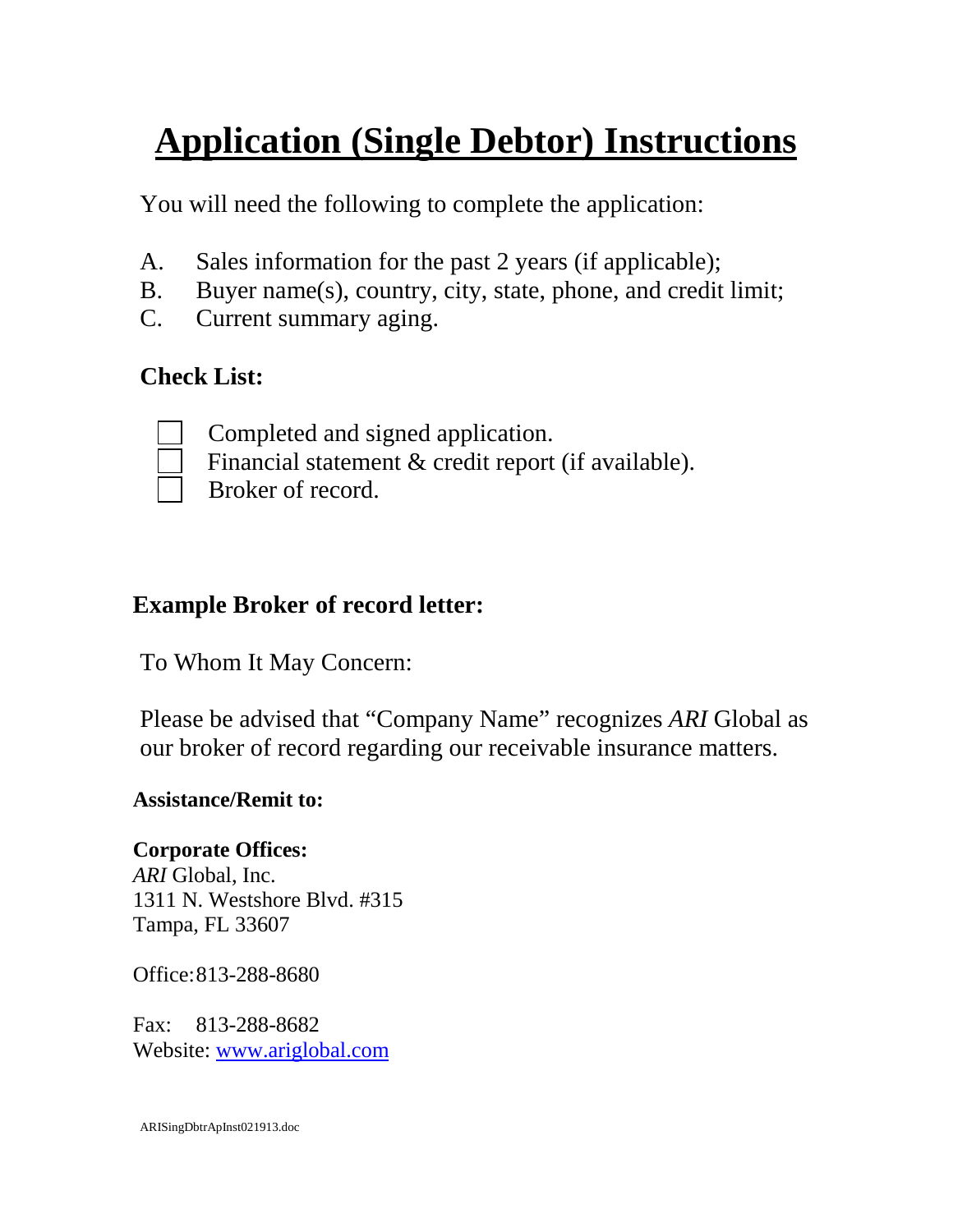

1311 N. Westshore Blvd., Suite 315<br>Tampa, FL 33607 Website: www.ariglobal.com Fax:



# **NAMED ONLY APPLICATION FOR A SINGLE DEBTOR**

| <b>INSURANCE COVERAGE REQUESTED</b> (circle one)                                                                                                                |                                     |  |                     | Domestic                                            |  | Export (all others) |
|-----------------------------------------------------------------------------------------------------------------------------------------------------------------|-------------------------------------|--|---------------------|-----------------------------------------------------|--|---------------------|
| Reasons for application                                                                                                                                         | <b>Risk Mitigation</b><br>Financing |  |                     | Extend more competitive terms                       |  | Other (explain):    |
|                                                                                                                                                                 |                                     |  |                     |                                                     |  |                     |
|                                                                                                                                                                 |                                     |  |                     |                                                     |  |                     |
|                                                                                                                                                                 |                                     |  |                     |                                                     |  |                     |
| <b>APPLICANT INFORMATION</b>                                                                                                                                    |                                     |  |                     |                                                     |  |                     |
| Company Legal Name                                                                                                                                              |                                     |  |                     |                                                     |  |                     |
| <b>Company President Name</b>                                                                                                                                   |                                     |  |                     |                                                     |  |                     |
| <b>Company Address</b>                                                                                                                                          |                                     |  |                     |                                                     |  |                     |
| Mailing Address (if different)                                                                                                                                  |                                     |  |                     |                                                     |  |                     |
| Policy Contact Name                                                                                                                                             |                                     |  |                     | <b>Policy Contact Title</b>                         |  |                     |
| Phone                                                                                                                                                           | Fax                                 |  |                     | E-mail                                              |  |                     |
| Other entities/trade styles to be covered                                                                                                                       |                                     |  |                     |                                                     |  |                     |
|                                                                                                                                                                 |                                     |  |                     |                                                     |  |                     |
| <b>2 BUSINESS DESCRIPTION</b>                                                                                                                                   |                                     |  |                     |                                                     |  |                     |
| Products and/or services:                                                                                                                                       |                                     |  |                     | Are any of your products custom made? check if yes  |  |                     |
| Please describe the transaction:                                                                                                                                |                                     |  |                     |                                                     |  |                     |
|                                                                                                                                                                 |                                     |  |                     |                                                     |  |                     |
|                                                                                                                                                                 |                                     |  |                     |                                                     |  |                     |
|                                                                                                                                                                 |                                     |  |                     |                                                     |  |                     |
|                                                                                                                                                                 |                                     |  |                     |                                                     |  |                     |
| Has this request been declined by another insurer?                                                                                                              | check if yes                        |  |                     | If yes, please provide name(s) of other insurer(s): |  |                     |
| Existing credit insurance or currently negotiating?                                                                                                             | check if yes                        |  |                     | If "yes", carrier name and expir. date              |  |                     |
|                                                                                                                                                                 |                                     |  |                     |                                                     |  |                     |
| <b>3 DEBTOR INFORMATION</b><br>Credit limit requested: \$                                                                                                       |                                     |  | Invoicing currency: |                                                     |  |                     |
| Name:                                                                                                                                                           |                                     |  |                     | Terms of sale:                                      |  |                     |
| Address:                                                                                                                                                        |                                     |  |                     |                                                     |  |                     |
| If payment terms are letter of credit, specify the issuing bank:                                                                                                |                                     |  |                     |                                                     |  |                     |
| Country from which the products are to be shipped and by whom:                                                                                                  |                                     |  |                     |                                                     |  |                     |
| Country to which the products are to be shipped and to whom:                                                                                                    |                                     |  |                     |                                                     |  |                     |
| Country in which the buyer's obligation will be payable:                                                                                                        |                                     |  |                     |                                                     |  |                     |
| What documents will you have to evidence the buyer's obligation to pay you (e.g., written purchase orders, invoices, bills of lading, drafts, etc.)?            |                                     |  |                     |                                                     |  |                     |
|                                                                                                                                                                 |                                     |  |                     |                                                     |  |                     |
| If a policy is issued, will the amounts insured under the policy be the only amounts owed by the buyer to you? Yes                                              |                                     |  |                     |                                                     |  | No. If no, please   |
| explain what other obligations may be outstanding during the policy period:                                                                                     |                                     |  |                     |                                                     |  |                     |
|                                                                                                                                                                 |                                     |  |                     |                                                     |  |                     |
| Describe any collateral or other security (e.g., stand by letter of credit, etc.) that you have or will have for either insured or uninsured obligations of the |                                     |  |                     |                                                     |  |                     |
| buyer. If none, state "None".                                                                                                                                   |                                     |  |                     |                                                     |  |                     |
|                                                                                                                                                                 |                                     |  |                     |                                                     |  |                     |
|                                                                                                                                                                 |                                     |  |                     |                                                     |  |                     |